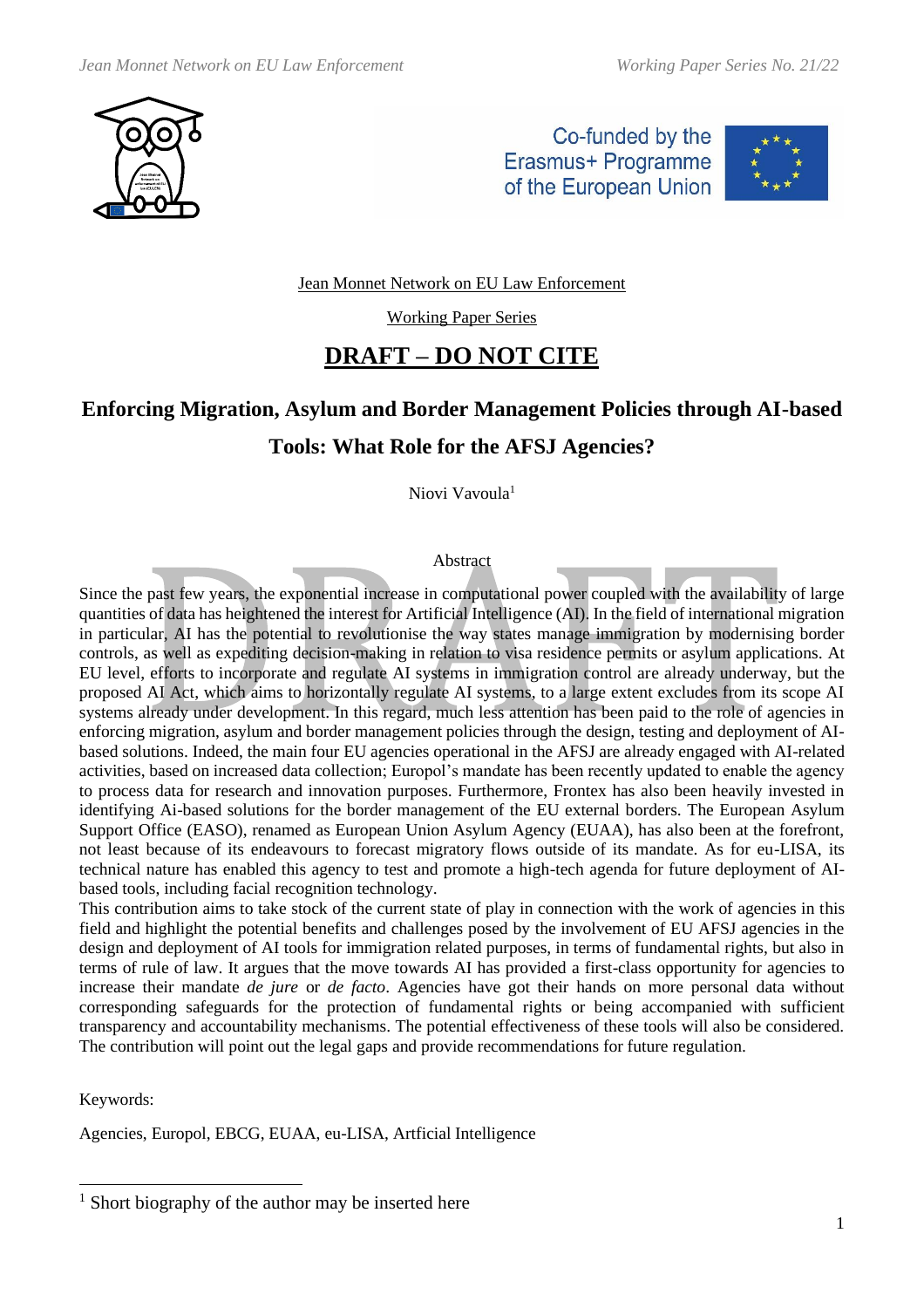#### **I. Introduction**

The exponential increase in computational power coupled with the availability of large quantities of data has heightened the interest for Artificial Intelligence (AI). In the field of international migration in particular, AI has the potential to revolutionise the way states manage immigration by modernising border controls, enhancing the ability to govern border spaces, expediting decision-making in relation to visa residence permits or asylum applications and overall control population movements. The underlying rationale focuses on the apparent advantages of increased efficiency, improved preparedness and enhanced border security.<sup>2</sup> Specific applications are numerous, ranging from predicting migration, automated decision-making and AI-based lie detectors using emotion recognition, all of which are regulated to a limited extent only (due to their very recent application)<sup>3</sup> and encroach on fundamental rights of foreigners.

At EU level, efforts to incorporate and regulate AI systems in immigration control are already underway, but the proposed AI Act, which aims to horizontally regulate AI systems, to a large extent excludes from its scope AI systems already under development.<sup>4</sup> Much less attention has been paid to the role of agencies in enforcing migration, asylum and border management policies through the design, testing and deployment of AI-based solutions. Indeed, the main four EU agencies operational in the AFSJ are already engaged with AI-related activities, based on increased data collection; Europol's mandate has been recently updated to enable the agency to process data for research and innovation purposes. Furthermore, Frontex has also been heavily invested in identifying Ai-based solutions for the border management of the EU external borders. The European Asylum Support Office (EASO), renamed as European Union Asylum Agency (EUAA), has also been at the forefront, not least because of its endeavours to forecast migratory flows outside of its mandate. As for eu-LISA, its technical nature has enabled this agency to test and promote a high-tech agenda for future deployment of AIbased tools, including facial recognition technology.

This article aims to take stoczk of the current state of play in connection with the work of agencies individually and in collaboration in this field and highlight the potential benefits and challenges posed by the involvement of EU AFSJ agencies in the design and deployment of AI tools for immigration related purposes, in terms of fundamental rights, but also in terms of rule of law. It argues that the move towards AI has provided a first-class opportunity for agencies to increase their mandate *de jure* or *de facto*. Agencies have got or will get their hands on more personal data without corresponding safeguards for the protection of fundamental rights or being accompanied with sufficient transparency and accountability mechanisms. The potential effectiveness of these tools will also be considered. The contribution will point out the legal gaps and provide recommendations for future regulation.

#### **II. Europol**

Headquartered in The Hague since 1999, Europol is tasked with supporting and strengthening cooperation between EU Member States in the area of cross-border police cooperation. The agency primarily operates as an every growing 'information hub', collecting and further processing information deriving from Member States

<sup>2</sup> Tuba Bircan and Emre Eren Korkmaz, 'Big data for whose sake? Governing migration through artificial intelligence' (2021) *Humanities & Social Sciences Communications*.

<sup>&</sup>lt;sup>3</sup> One of the first AI applications was initiated in 2007 by the Hong Kong Immigration Department as a part of the eBrain project. The agency employed a suite of AI technologies to streamline administrative tasks like visa applications and processing travel documents, identity cards, and work permits. In mid-2017, the United Nations initiated the Unite Ideas Internal Displacement Event Tagging and Extraction Clustering Tool challenge. The winner was the Data for Democracy team, which built a tool capable of tracking and analysing refugees and other people forced to flee or evacuate their homes. <sup>4</sup> Commission, 'Proposal for a Regulation of the European Parliament and of the Council laying down harmonised rules on Artificial Intelligence (Artificial Intelligence Act) and amending certain Union legislative acts' COM(2021) 206 final. For an analysis see Niovi Vavoula,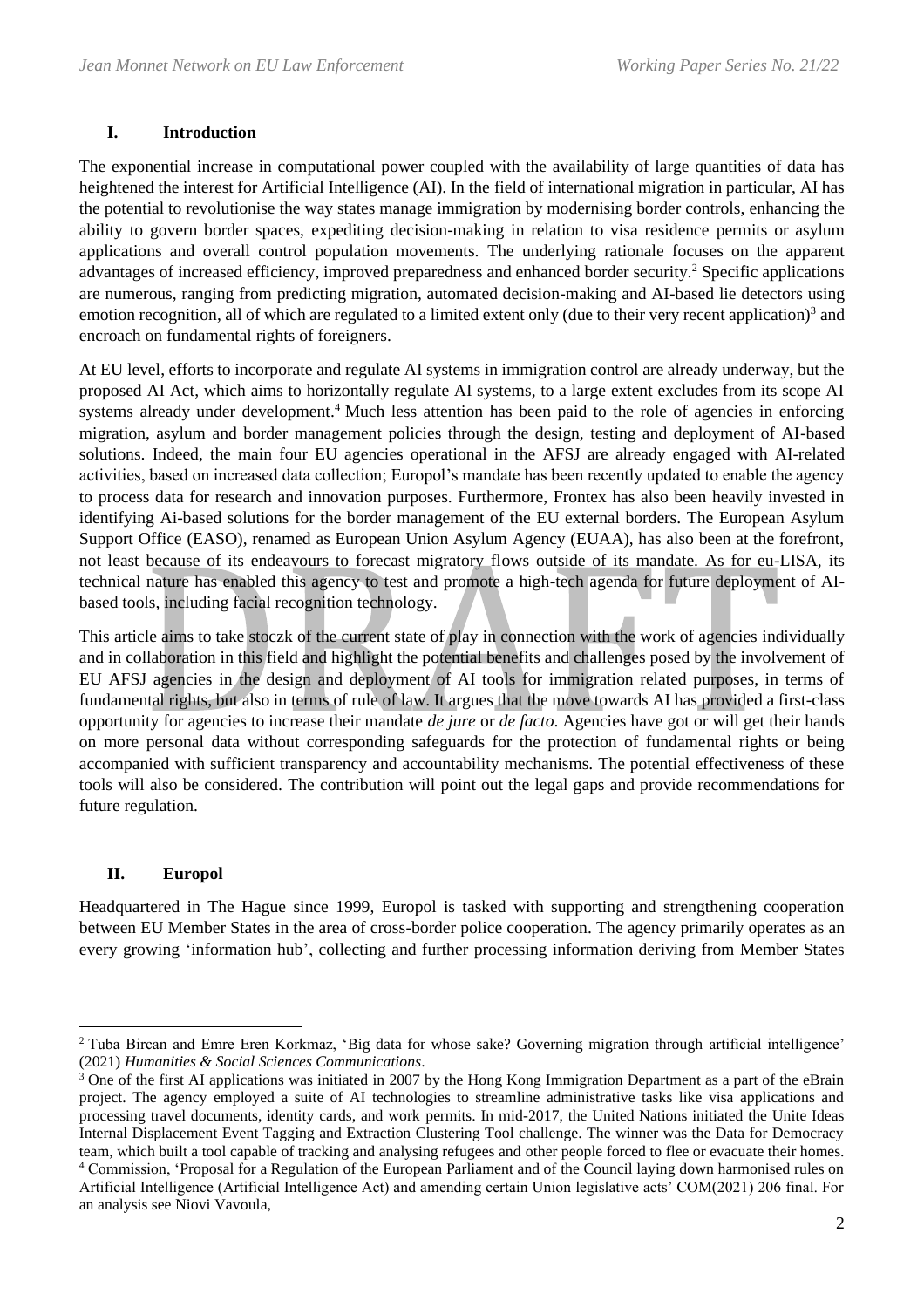and increasingly from third countries and private parties.<sup>5</sup> Though primarily a law enforcement agency, Europol is progressively engaged in processing personal data in the context of border management, also for the identification of migrants and in cross-border anti-migrant (smuggling) operations.<sup>6</sup>

In December 2020, the Commission tabled a proposal on the reform of Europol's mandate<sup>7</sup> proposing among others a key role for Europol in research and innovation so as to support Member States to battle the challenges of criminal exploitation of advanced technologies, such as encryption.<sup>8</sup> The revised text was adopted on 24<sup>th</sup> May and the new Europol Regulation is expected to be publushed by the end of June.<sup>9</sup>

Already since October 2019, the Justice and Home Affairs (JHA) Council called for 'the creation of an innovation lab at Europol which could act as an observatory for the creation of new technological developments and drive innovation, including by developing common technological solutions for member states in the field of internal security'. <sup>10</sup> Similarly, the European Parliament in its Resolution of December 2018 called 'for the active involvement of EU agencies such as Europol and CEPOL in EU security research projects'.<sup>11</sup> However, even though Europol has established the Innovation  $Lab<sup>12</sup>$  aimed at supporting investigators and law enforcement agencies in making the most of emerging technologies, Europol does not have a mandate to support Member States in fighting serious crime and terrorism by fostering research and innovation and using the results of research relevant for law enforcement, including safeguards with respect to ethical issues and fundamental rights.

In light of the above, the proposal has provided a series of reforms in the Europol Regulation as regards the agency's task to assist the Commission and Member States in identifying, developing and using new technologies for law enforcement purposes. In particular, the rules of Article 4 are expanded so that the agency can 'proactively monitor and contribute to research and innovation activities relevant to achieve the objectives set out in Article 3, support related activities of Member States, and implement its research and innovation activities […], including the development, training, testing and validation of algorithms for the development of tools'.<sup>13</sup> Emphasis is on the new technological solutions based on AI, whereby the agency shall play a key role in promoting 'ethical, trustworthy and human centric artificial intelligence subject to robust safeguards in terms of security, safety and fundamental rights'.<sup>14</sup> Furthermore, Europol will assist the Commission in identifying key research themes and drawing up and implementing the EU framework programmes for research and innovation activities that are relevant to achieve its objectives.

According to the proposal, Europol will not merely provide support to the EU security research programme, the Innovation Lab and Europol's support to the innovation hub,<sup>15</sup> but will be involved in research activities. In

<sup>5</sup> Valsamis Mitsilegas and Niovi Vavoula, 'Databases' in Valsamis Mitsilegas, *EU Criminal Law* (2nd edn, Hart 2022); Valsamis Mitsilegas and Fabio Giuffrida, 'Agencies, Bodies and Offices' in Valsamis Mitsilegas, *EU Criminal Law* (2nd edn, Hart 2022).

<sup>&</sup>lt;sup>6</sup> Europol's engagement in the so-called 'hotspots' to carry out secondary security checks on TCNs arriving in the EU fostered the Agency's involvement in the processing of personal data within that area. The establishment of the European Migrant Smuggling Centre (EMSC) was a further step in deepening the sharing of intelligence between Europol and other authorities involved in border control and migration management. See David

<sup>7</sup> Commission, Proposal for a REGULATION OF THE EUROPEAN PARLIAMENT AND OF THE COUNCIL amending Regulation (EU) 2016/794, as regards Europol's cooperation with private parties, the processing of personal data by Europol in support of criminal investigations, and Europol's role on research and innovation' COM(2020) 796 final. For an analysis see Niovi Vavoula and Valsamis Mitsilegas,

<sup>8</sup> Commission, 'Europol Impact Assessment Part 1' 30.

<sup>9</sup> <https://data.consilium.europa.eu/doc/document/PE-8-2022-INIT/en/pdf>

<sup>10</sup> Council, Document 12837/19 (7-8 October 2019).

<sup>&</sup>lt;sup>11</sup> European Parliament 'Resolution of 18 December 2018 on findings and recommendations of the Special Committee on Terrorism' (P8\_TA(2018)0512).

<sup>&</sup>lt;sup>12</sup> Europol, 'Written contribution to JPSG The Europol Innovation Lab - May 2020', which may be found here  $\lt$ https://www.europarl.europa.eu/cmsdata/208046/Europol%20Contribution%20for%20Electronic%20exchange%20-

[<sup>%20</sup>Europol%20Innovation%20Lab.pdf>](https://www.europarl.europa.eu/cmsdata/208046/Europol%20Contribution%20for%20Electronic%20exchange%20-%20Europol%20Innovation%20Lab.pdf) accessed 31 May 2022.

<sup>&</sup>lt;sup>13</sup> Commission, 'Europol proposal'  $(n\ 6)$  art  $1(2)(a)(iv)$ . See recital 37.

<sup>&</sup>lt;sup>14</sup> ibid recital 38.

<sup>&</sup>lt;sup>15</sup> This is the case with the EBCG/Frontex. See Regulation (EU) 2019/1896 Regulation (EU) 2019/1896 of the European Parliament and of the Council of 13 November 2019 on the European Border and Coast Guard and repealing Regulations (EU) No 1052/2013 and (EU) 2016/1624 [2019] OJ L 295/1*,* art 66.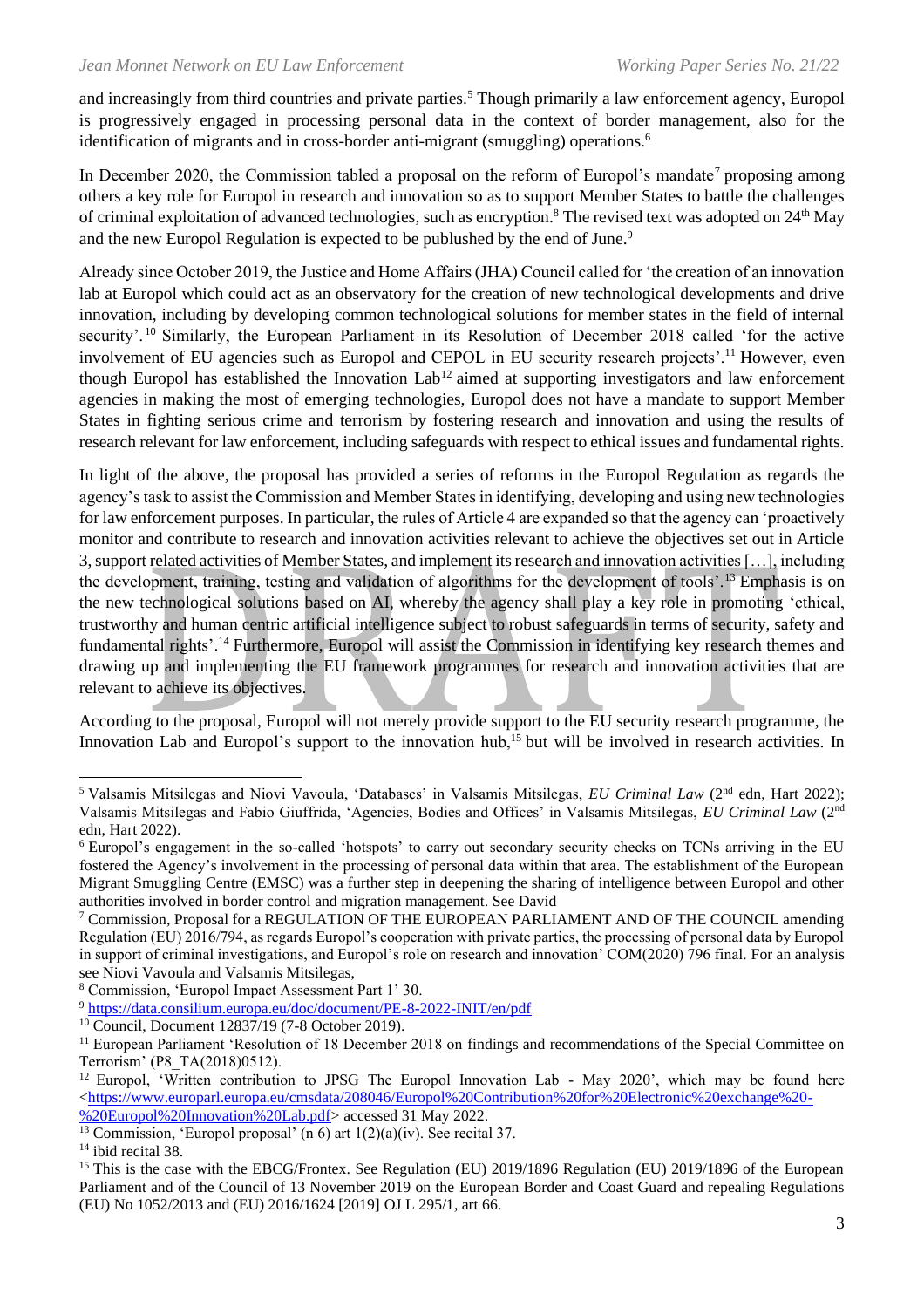particular, the agency will also be enabled to process personal data for research and innovation matters for the development, training, testing and validation of algorithms for the development of tools.<sup>16</sup> This option has been preferred to address the need for an EU-level capacity to train, test and validate algorithms for the development of tools, including AI-based tools for law enforcement.<sup>17</sup> In addition, a new provision is inserted in that article prescribing that the processing of personal data for the purpose of research and innovation shall be performed by means of Europol's research and innovation projects with clearly defined objectives, duration and scope of the personal data processing involved, in respect of which additional safeguards will apply, as set out in the new Article 33a.<sup>18</sup> The latter lays down a series of rules on how personal data should be processed for research and innovation purposes, in particular:

- 1. Any project shall be subject to prior authorisation by the Executive Director, based on a description of the envisaged processing activity setting out:
	- a. the necessity to process personal data, such as for exploring and testing innovative solutions and ensuring accuracy of the project results;
	- b. a description of the personal data to be processed;
	- c. a description of the retention period and conditions for access to the personal data;
	- d. a data protection impact assessment of the risks to all rights and freedoms of data subjects, including of any bias in the outcome; and
	- e. the measures envisaged to address those risks.
- 2. The Management Board and the EDPS shall be informed prior to the launch of the project.
- 3. Any personal data to be processed shall be temporarily copied to a separate, isolated and protected data processing environment within Europol for the sole purpose of carrying out that project, and only authorised staff of Europol shall have access to that data.
- 4. Any personal data processed shall not be transmitted, transferred or otherwise accessed by other parties.
- 5. Any processing of personal data shall not lead to measures or decisions affecting the data subjects.
- 6. Any personal data processed shall be deleted once the project is concluded or the personal data has reached the end of its retention period.
- 7. The logs of the processing of personal data shall be kept throughout the duration of the project and for an additional year, solely for the purpose of, and only as long as necessary for, verifying the accuracy of the outcome of the data processing.
- 8. Finally, the agency shall keep a complete and detailed description of the process and rationale behind the training, testing and validation of algorithms to ensure transparency and for the verification of the accuracy of the results.

Europol will acquire a pioneering role in shaping the future of law enforcement tools. From the outset, it must be clarified how the term 'innovation activities' is being defined and used. As the EDPS has stressed in his Opinion on the European Strategy of Data, the definitions and scope of key concepts related to research and innovation are not provided. <sup>19</sup> This approach may blur the boundaries between public interest, academic freedom and private gain and create uncertainty that may have an impact on the protection of fundamental rights. The revision of the

<sup>&</sup>lt;sup>16</sup> Commission, 'Europol proposal of 2020' (n 6) art  $1(5)(a)(ii)$ . See new art  $18(2)(e)$ .

<sup>&</sup>lt;sup>17</sup> Commission, 'Europol Impact Assessment Part 1' 55.

<sup>&</sup>lt;sup>18</sup> Commission, 'Europol proposal' (n 6) art  $1(5)(b)$ . See new art 18(3a).

<sup>19</sup> EDPS, 'Opinion 3/2020 on the European Strategy of Data' (16 June 2020) para 40.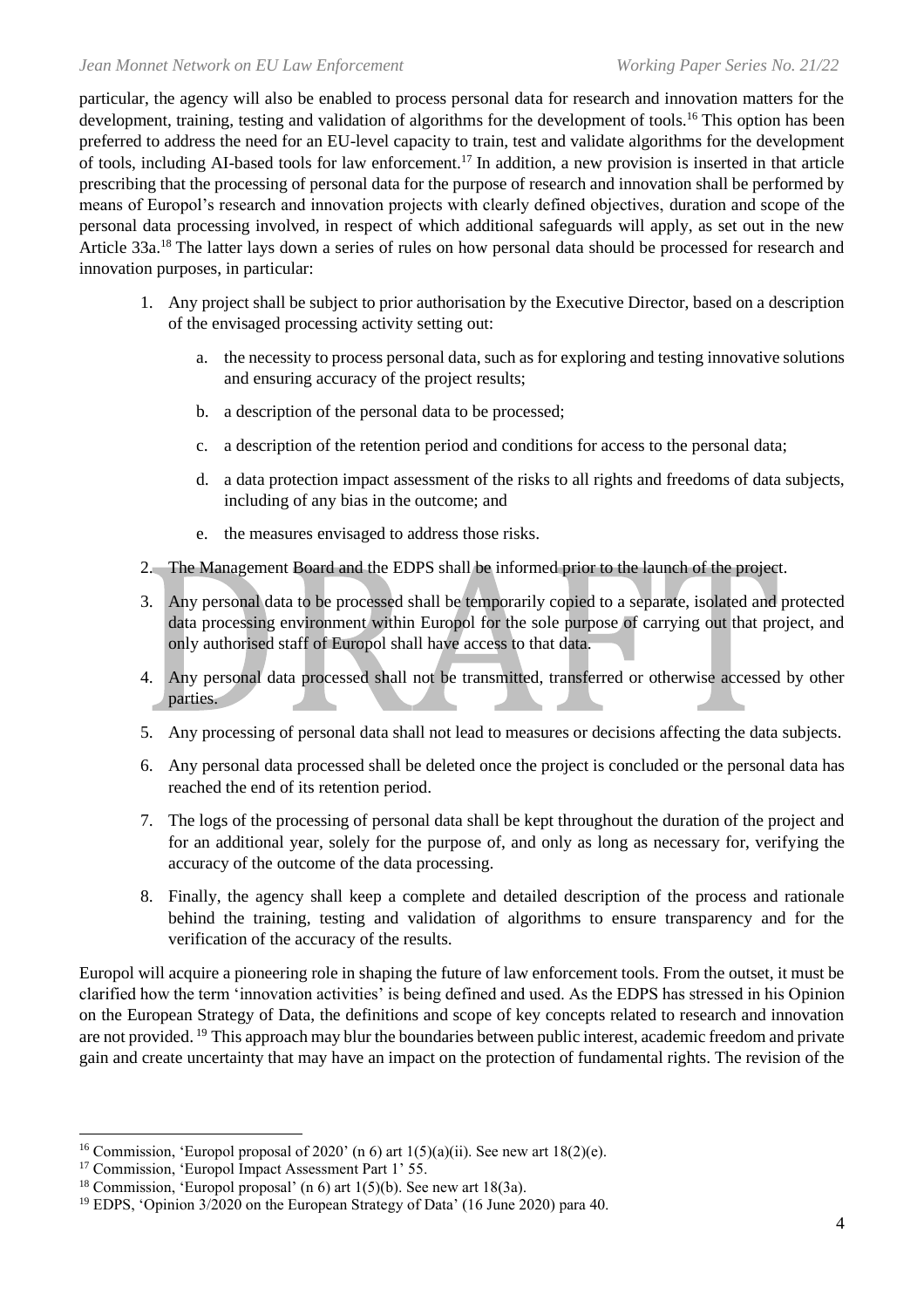Europol Regulation is an opportunity to clarify the scope of such concepts and ensure consistency in the terminology used across legal instruments in data protection law.<sup>20</sup>

It is possible that when developing new technologies **extensive processing of large quantities of personal data** may be required, for example to create and test algorithms or for encryption, which are available to Europol. Expanding the processing activities of Europol constitutes a limitation of the rights to respect for private life (Article 7 of the Charter) and protection of personal data (Article 8 of the Charter). The potential impact of the processing of personal data in the development of algorithms to the principle of non-discrimination (Article 21 of the Charter) must also be taken into account. Therefore, it must be ensured that such processing is in line with the principles of necessity and proportionality, in accordance with Article 52(1) of the Charter. In that respect, it is recalled that in Opinion 1/15 on the EU/Canada PNR Agreement 'the systematic use of [PNR] data for the purpose of verifying the reliability and topicality of the pre-established models and criteria […] or of defining new models and criteria […] [must] not exceed the limits of what is strictly necessary'.<sup>21</sup> In a similar vein, the use of operational personal data, lawfully collected and stored by Europol to develop tools and provide solutions to facilitate the fight against serious crimes and terrorism, could be justified, if accompanied by efficient and appropriate safeguards.<sup>22</sup>

The addition of new Article 33a is a welcome development, as it includes concrete safeguards. These safeguards will constitute *lex specialis*, applicable to Europol as regards the processing of personal data for scientific purposes and, therefore, Article 13 and Chapter IX of Regulation (EU) 2018/1725, which impose strict limitations to the use of operational data, will not be applicable. That said, as the EDPS has noted, the proposed list of safeguards is the minimum and not exhaustive and, therefore, there is room for improvement, so as to bring the Europol Regulation as close to the prescriptions with Regulation (EU) 2018/1725 as possible. One key safeguard to be included is that the processing of personal data for research and innovation should take place **only if needed in order to reach the objectives of the project**. <sup>23</sup> Another important issue is, as the processing of personal data will involve the use of **real operational data**, **to enable the use of synthetic, anonymised or pseudoanonymised personal data where possible**, which is mentioned in Article 13 of the Regulation (EU) 2018/1725. Whether the **processing of special categories of personal data, which are sensitive in nature, is also permitted for research and innovation purposes is also unclear** and the wording of Article 33a does not explicitly exclude the processing of special categories of personal data. However, the Impact Assessment accompanying the Europol proposal specifically excludes the processing of such data.<sup>24</sup> This approach is in line with Article 76 of Regulation (EU) 2018/1725, which permits the processing of 'only where strictly necessary for operational purposes'. Therefore, **it is necessary that the processing of special categories of personal data is explicitly excluded. If, however, Europol would be permitted to process special categories of personal data appropriate safeguards must be in place on the purpose for processing, the actors that would have access to that sensitive data and the accountability framework**. 25

Furthermore, **other principles of data protection law not featuring in Article 33a should be taken into account, in particular the principles of data minimisation, data quality and privacy by design and by default**. Indeed, if low quality data are used in the development of algorithms for example, the higher the risk of non-discrimination. As it is mentioned in the Impact Assessment, 'whereas it may be challenging to assess the quality of all data used for building algorithms, it is essential to collect metadata and make quality assessment of the correctness and generalisability of the data'.<sup>26</sup> Moreover, and in line with the comments from the EDPS, **the scope of the research and innovation activities should be further refined by specifically and concretely linking the activities with the tasks of Europol** and clarifying their scope in a binding document, for instance adopted by the Management Board of Europol, which could be subsequently updated, if necessary.<sup>27</sup> That

<sup>20</sup> Also see Council, Document 5527/4/21 75.

<sup>21</sup> Opinion 1/15 ECLI:EU:C:2017:592, para 174.

<sup>22</sup> EDPS, 'Opinion 4/2021' ft 22.

<sup>23</sup> Council, Document 5527/4/21 51.

<sup>24</sup> Commission, 'Europol Impact Assessment Part 1' 75.

<sup>25</sup> EDPS, 'Opinion 3/2020' (n 258) para 40.

<sup>26</sup> Commission, 'Europol Impact Assessment Part 1' 76.

<sup>27</sup> EDPS, 'Opinion 4/2021' para 33.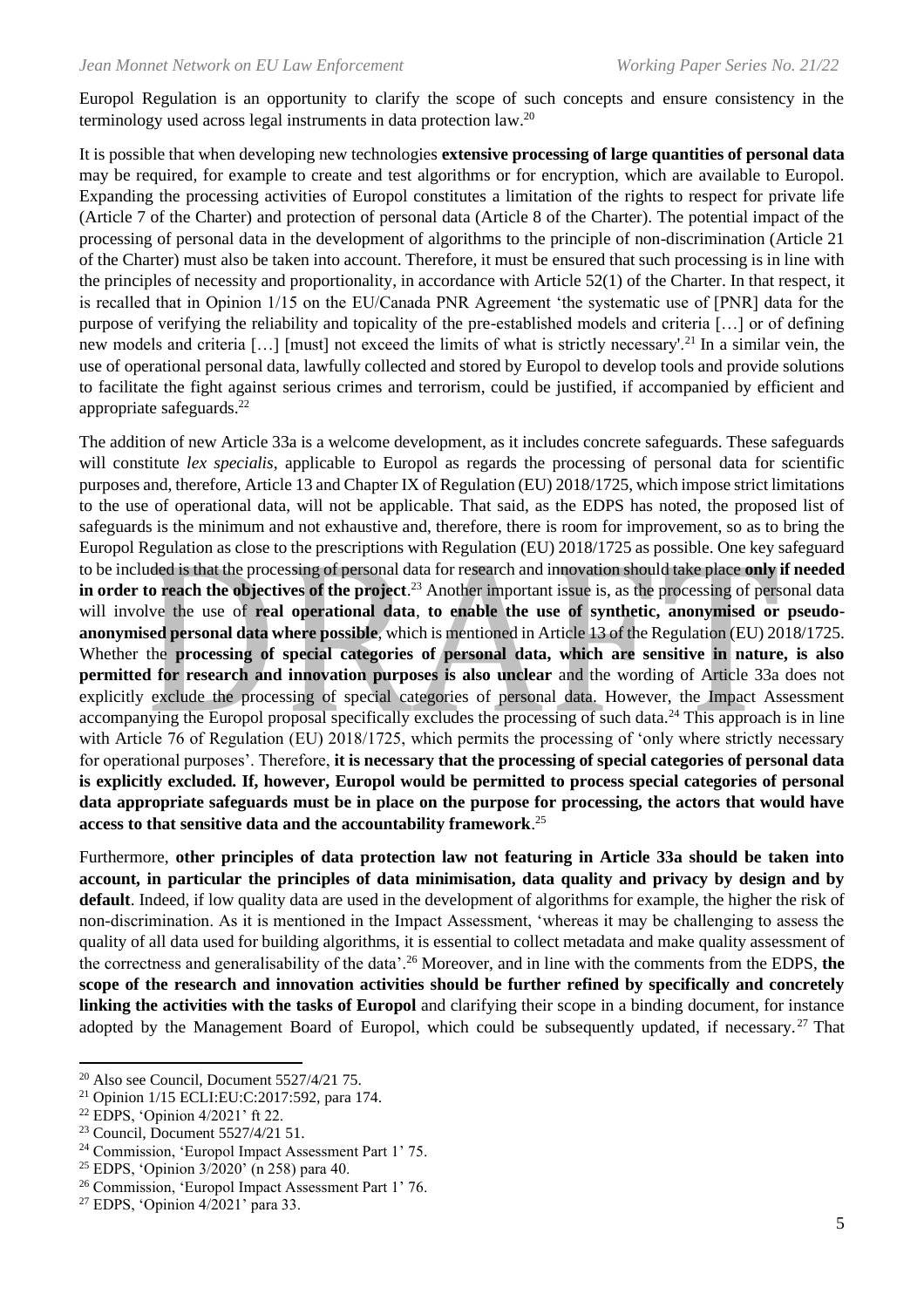**binding document should be available to the EDPS prior to the launch of each project for information** and consultation and the EDPS should be informed every time the document is updated, as appropriate. Finally, **the one-year retention period of the logs may not be sufficient for data protection purposes and therefore logs could also be kept for an additional period**, **so as to enable the EDPS to conduct supervision and audits**, 28 unless the EDPS would be required to conduct their supervision within a year from the completion of a project.

Another issue that merits further exploration is the extent to which the Commission proposal links to the EU Internal Security Strategy 2020-2025, which envisaged 'the creation of a European Innovation hub for internal security that would seek to deliver common solutions to shared security challenges and opportunities, which Member States might not be able to exploit alone'.<sup>29</sup> This hub would also work with the EBCGA/Frontex, CEPOL, the European Union Agency for the Operational Management of Large-Scale IT Systems (eu-LISA) and the Joint Research Centre. However, nowhere in the proposal is there a reference to the hub and it thus appears that Europol will get the lion's share, if not the monopoly, in supporting the Member States in developing technological tools for law enforcement. Furthermore, as Europol will support the Commission in identifying research themes, the agency is essentially envisaged to become the primary agenda-setter in research and innovation, though it operates within a framework of other agencies in the internal security domain. 30 Furthermore, this relationship between the Commission and Europol may become problematic and undermine the independence of the agency.<sup>31</sup> Similarly, the relationship between Member States' efforts in similar research and innovation must be further defined so that efforts are coordinated, synergies are created $32$  and duplication is avoided.<sup>33</sup> In such case, additional safeguards as regards access to the personal data processed by Member States are also necessary and have been added during negotiations by the Council.<sup>34</sup> Consequently, the Council has further emphasised on the need for cooperation with relevant networks of Member States' practitioners and other agencies to drive innovation and foster synergies, within their respective mandates.<sup>35</sup> This is in line with the European Parliament Resolution, as mentioned earlier, which did not provide Europol with an exclusive role in promoting research and innovation.

#### **III. European Border and Coast Guard: Extensive Agenda-Setting**

Europol's efforts to increase its mandate have gone hand in hand with Frontex's increasing role in border management. The first major increase in this context has been the powers that the agency have acquired in the context of ETIAS<sup>36</sup> and VIS,<sup>37</sup> where the agency is responsible for defining, establishing, assessing *ex ante*, implementing, evaluating *ex post*, revising and deleting the screening rules that will be used for assessing the risk posed by applicants for ETIAS authorisations or residence permits and visa applicants. The agency has already set up an ETIAS Central Unit in this respect. Furthermore, representatives of the egancy will participate in the ETIAS and VIS Sceening Board and the ETIAS and VIS Fundamental Rights Boards. At the same time, the agency has been entrusted with taks relating to the correction and deleting incorrect data along with the relevant authorities at the national level.<sup>38</sup> This has led to concerns by the agency that with the operationalisation of

6

<sup>28</sup> Council, Document 5527/4/21 71.

<sup>29</sup> Commission, 'Communication on the EU Security Union Strategy'.

<sup>30</sup> Council, Document 5527/4/21 86-88, 95.

 $31$  ibid 92.

<sup>&</sup>lt;sup>32</sup> For example with the European Network of Law Enforcement Technology Services (ENLETS).

<sup>33</sup> Council, Document 5527/4/21 57.

<sup>&</sup>lt;sup>34</sup> ibid 71, where Member States ask for access. Also see Council, Document 5388/2/21 42.

<sup>35</sup> Council, Document 5388/2/21 recital 37.

<sup>36</sup> Regulation (EU) 2018/1240 of the European Parliament and of the Council of 12 September 2018 establishing a European Travel Information and Authorisation System (ETIAS) and amending Regulations (EU) No 1077/2011, (EU) No 515/2014, (EU) 2016/399, (EU) 2016/1624 and (EU) 2017/2226

PE/21/2018/REV/1

*OJ L 236, 19.9.2018, p. 1*

 $37$  Regulation (EU) 2021/1134 of the European Parliament and of the Council of 7 July 2021 amending Regulations (EC) No 767/2008, (EC) No 810/2009, (EU) 2016/399, (EU) 2017/2226, (EU) 2018/1240, (EU) 2018/1860, (EU) 2018/1861, (EU) 2019/817 and (EU) 2019/1896 of the European Parliament and of the Council and repealing Council Decisions 2004/512/EC and 2008/633/JHA, for the purpose of reforming the Visa Information System *OJ L 248, 13.7.2021, p. 11*

<sup>&</sup>lt;sup>38</sup> ETIAS Regulation, art 55.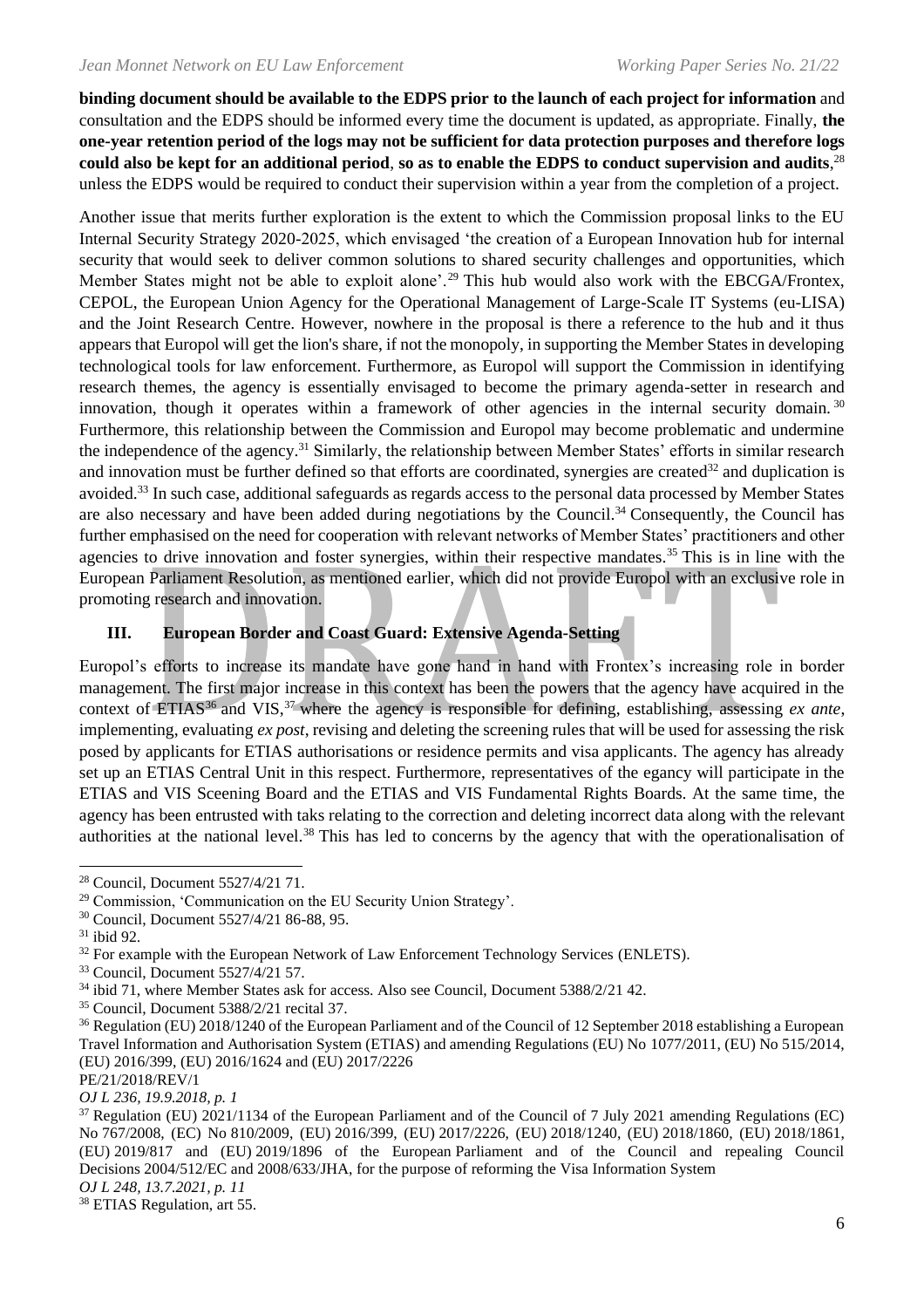ETIAS, it will be flooded with such requests, thus the joint responsibility of correction and deletion of data is viewed rather negatively. This shows that the agency is only prepared to grow its powers, without consequent increase of its responsibilities.

Beyond the operation of information systems for third-country nationals, the EBCG also heavily lobbies in favour of further use of AI-based systems in the context of border management. This is in line with its mandate Frontex' mandate to support research and innovation and contribute to the development of the EU's Integrated Border Management. Frontex's intent has been to find synergies with ongoing AI studies and initiatives in the EU and contribute to a Europe-wide AI landscape by adding the border security dimension. Its 2020 report,<sup>39</sup> analysed nine case studies: automated border control, maritime domain awareness, machine learning optimisation, surveillance towers, heterogeneous robotic systems, small autonomous UAS, predictive asset maintenance, object recognition to detect suspicious vehicles or cargo and the use of geospatial data analytics for operational awareness and threat detection. The agency has clearly indicated its interest in reconsidering its rolein shaping the future landscape of AI-based capabilities in European border security. Previous research identified a number of potential roles in this context:<sup>40</sup> ranging from mapping of future requirements and opportunities associated with AI and AI-based systems in border security – an exercise with which Frontex already engages -, strengthening the knowledge and evidence base, such as conducting impact assessments (arguably the existing report barely touches upon the relevant challenges), facilitating information and knowledge exchange, gathering and sharing lessons learned or developing training and education materials/programmes for end users within Member States. As such, Frontex could take a role in developing or facilitating public awareness campaigns or educating policy. The agency could even facilitate coordination between different stakeholder groups (agencies, institutions etc), but on this the competition with Europol may become an issue, or support the development of national capabilities or multi-national/EU projects through sponsoring or hosting technology demonstrators. As a result, it is highly likely that Europol has requested an increased role in the emerging AI-based border management, the EBCG will soon follow.

#### **IV. EUAA: Developing AI Tools beyond Its Powers and without Safeguards**

Another agency of interest for this contribution is the EU Agency for Asylum (EUAA), former European Asylum Support Office (EASO), which fosters cooperation among EU Member States on asylum. As Tsourdi points out, since the past few years EUAA has seen an expansion of the scope of its activities, including its potential to influence national refugee status determination.<sup>41</sup> For the purposes of this research, the focus on the work of EUAA is elsewhere: the agency developed an AI-based Early Warning and Forecasting System to monitor the situation in third countries and to forecast the number of asylum applications that EU Member States may expect. In its 2020 report, the agency asserted using 'machine learning to analyse big data on conflict and disruptive events in countries of origin and transit in order to clarify the root causes of individuals displacement events'.<sup>42</sup> The rationale behind the development of this tool is to understand and predict arrivals of third-country nationals that might exert particular pressure on national asylum and reception authorities. This approach is based on the apparent payoffs of increased efficiency, improved preparedness and enhanced border security, also providing novel insights into the field of migration and asylum research. To do so, EUAA builds upon three types of data collected on past events, namely data from traditional countries of origin and transit (including social media monitoring), data on pressures at the EU's external borders, and data on the outcomes of previous asylum applications in the EU. The agency's algorithm predicts pressures up to four weeks in advance and suggests possible future medium-term scenarios using historical and current data. With regard to social media monitoring,

Field: Challenges and Opportunities for Operationalising Border Security Research'.

Santa Monica, Calif: RAND Corporation. Non-public report.

<sup>39</sup> Frontex, ARTIFICIAL INTELLIGENCE -BASED CAPABILITIES FOR THE EUROPEAN BORDER AND COAST GUARD FINAL REPORT'

[https://frontex.europa.eu/assets/Publications/Research/Frontex\\_AI\\_Research\\_Study\\_2020\\_final\\_report.pdf](https://frontex.europa.eu/assets/Publications/Research/Frontex_AI_Research_Study_2020_final_report.pdf)

<sup>40</sup> Cox, Kate, Sarah Grand-Clement, Jacopo Bellasio & Giacomo Persi Paoli. 2017. 'From Lab to

<sup>&</sup>lt;sup>41</sup> Evangelia (Lilian) Tsourdi, Holding the European Asylum Support Office Accountable for its role in Asylum Decision-Making: Mission Impossible? German Law Journal

<sup>42</sup> EASO, EASO Asylum Report, 2020, p. 57.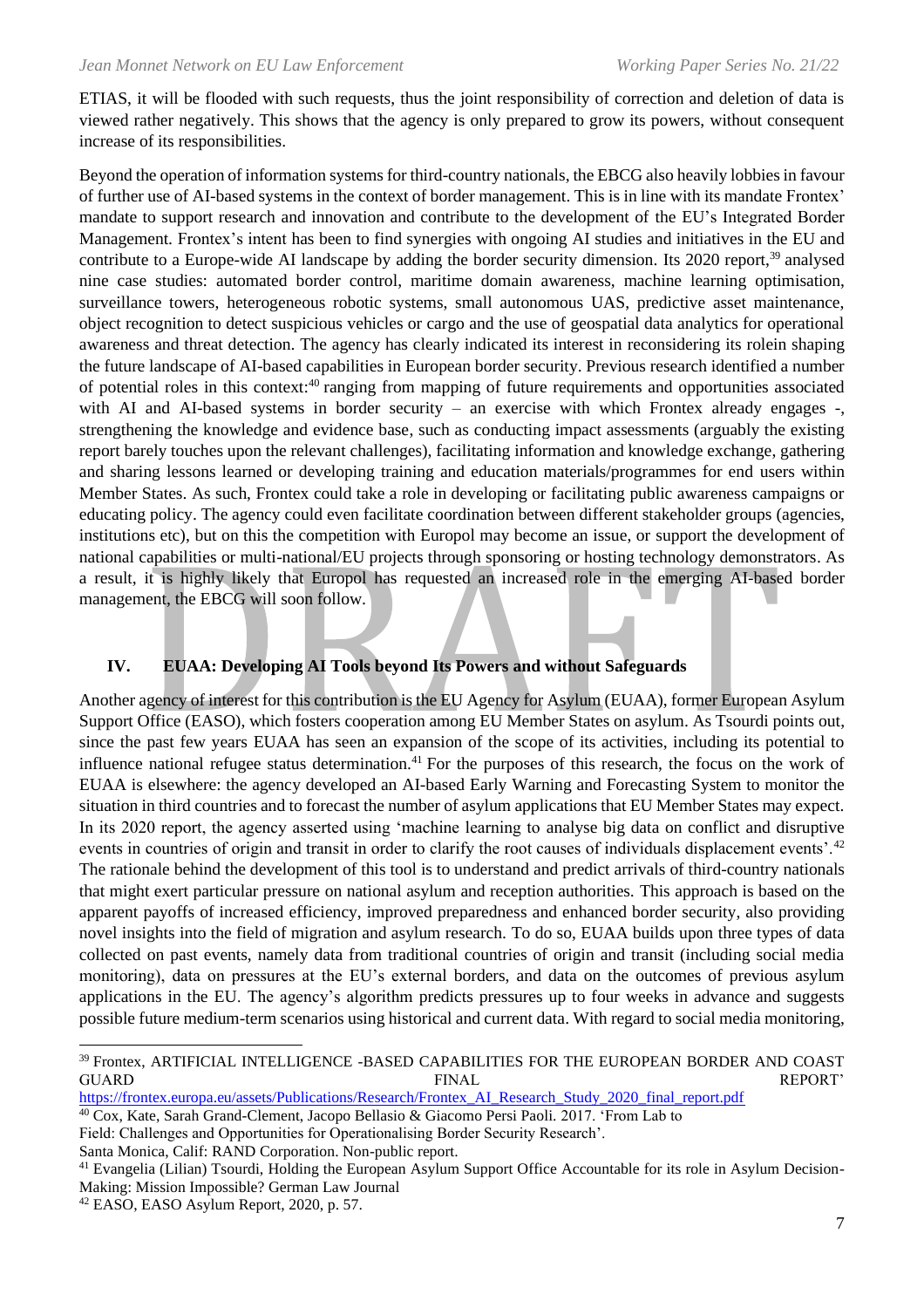until 2019, EASO produced social media monitoring reports based on analysing posts of Facebook, Instagram, YouTube, and Twitter users that were related to EU asylum and migration issues (within the Arabic, Pashto, Dari, Urdu, Turkish, Russian, Tigrinya, Kurmanji Kurdish, Pidgin English, Hausa, Edo, as well as French communities).<sup>43</sup> In 2019, the EDPS issued a temporary ban on the production of social media monitoring reports due to issues of legality – essentially this was beyond the agency's mandate - and data protection concerns.<sup>44</sup> 'Social media users monitoring is a personal data processing activity that puts individuals' rights and freedoms at significant risk. It involves uses of personal data that go against or beyond individuals' reasonable expectations. Such uses often result in personal data being used beyond their initial purpose, their initial context and in ways the individual could not reasonably anticipate'. The EDPS underscored the important principles of 'purpose limitation' and 'data minimisation', whereby personal data should be collected only for 'specified, explicit and legitimate purposes. The EDPS' warning also dovetails with the aims of this comment because as the public discusses the data mining and surveillance techniques to predict, manage and stop migratory movements, such legal and social pressure over official institutions and corporations will likely increase.

In other words, EUAA is heavily invested in what is called 'predicitve analytics'. Interestingly, the development of such tools for predictive analytics is completely outside the scope of the Commission proposal for an AI Act. Civil society organisations have called for adding predictive analytics within the scope of the AI Act as a highrisk system or even banned on certain occasions.

### **V. eu-LISA: Designing the Future Direction of Information Systems for Third-Country Nationals**

Based in Tallinn, eu-LISA was established to be entrusted with the tasks of developing and operationally managing the existing and forthcoming large-scale IT systems for third-country nationals. It is considered as one of the smallest decentralised agencies,<sup>45</sup> even though following the reform of its initial legal basis-Regulation (EU) No 1077/2011 -<sup>46</sup> the agency's mandate was significant reinforced by Regulation (EU) 2018/1726,<sup>47</sup> including due to the proliferation of information systems and the need to develop the interoperability components.

eu-LISA's work in the field of AI is directly intertwined with the inclusion of AI systems in the currently operational information systems (Schengen Information System, Visa Information System and Eurodac) and those currently under development, namely European Travel Information and Authorisation System (ETIAS) Entry/Exit System (EES) and . As noted elsewhere,<sup>48</sup> different AI-based tools are already foreseen in the legal bases of information systems; for example, ETIAS and VIS envisage the use of algorithmic profiling to sort out applications for travel authorisations, visas and residence permits. Besides, with the exception of ETIAS all information systems encompass biometric identification through both fingerprint and facial recognition. With regard to interoperability, AI may be deployed for the purposes of the Central Repository for Reporting and Statistics (CRRS), part of the interoperability architecture, for example to create a multilingual natural language interface, to support data quality assurance and advanced data analytics. Furthermore, eu-LISA is working with Frontex, within which the ETIAS Central Unit will be developed, on the integration of an AI-based screening system within the scope of ETIAS, which will allow for automated profiling of travellers on the basis of predefined risk indicators and screening rules.<sup>49</sup>

<sup>43</sup>

<sup>44</sup>

<sup>45</sup> eu- LISA, 'Consolidated Annual Activity Report 2020' (2021) 55.

<sup>46</sup> Regulation (EU) No 1077/2011 of the European Parliament and of the Council of 25 October 2011 establishing a European Agency for the operational management of large-scale IT systems in the area of freedom, security and justice *OJ L 286, 1.11.2011, p. 1*

<sup>47</sup> Regulation (EU) 2018/1726 of the European Parliament and of the Council of 14 November 2018 on the European Union Agency for the Operational Management of Large-Scale IT Systems in the Area of Freedom, Security and Justice (eu-LISA), and amending Regulation (EC) No 1987/2006 and Council Decision 2007/533/JHA and repealing Regulation (EU) No 1077/2011

PE/29/2018/REV/1

*OJ L 295, 21.11.2018, p. 99*

<sup>48</sup> Niovi Vavoula, Artificial Intelligence at the EU Borders

<sup>49</sup> [https://www.eulisa.europa.eu/Newsroom/News/Pages/Call-for-Expression-of-Interest---eu-LISA-Industry-Roundtable-](https://www.eulisa.europa.eu/Newsroom/News/Pages/Call-for-Expression-of-Interest---eu-LISA-Industry-Roundtable-November-2021.aspx)[November-2021.aspx](https://www.eulisa.europa.eu/Newsroom/News/Pages/Call-for-Expression-of-Interest---eu-LISA-Industry-Roundtable-November-2021.aspx) Furthermore,